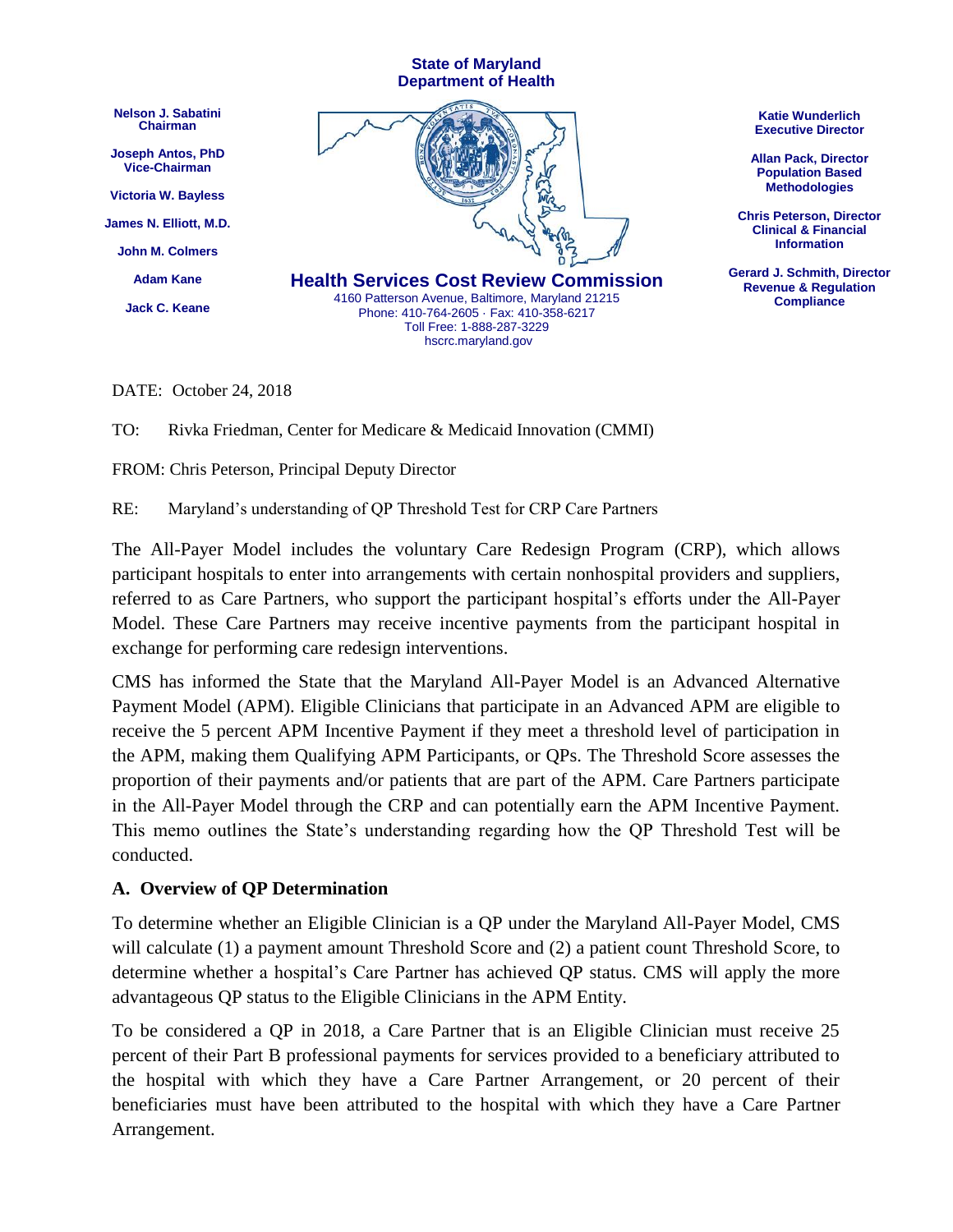### **B. Identification of potential QPs Participating in the Maryland All-Payer Model**

CMS will assess any Eligible Clinician (i.e., all physicians or other practitioners as defined in Section 1842(b)(18)(C) of the Social Security Act) who is included on a Care Partner List submitted to CMS by a hospital participating in the CRP. This list constitutes an "Affiliated Practitioner List," as defined in 42 CFR § 414.1305, because:

- 1. *All acute care hospitals in the State of Maryland are APM Entities*. The Maryland All-Payer Model is authorized by Section 1115A of the Social Security Act and is thus an Alternative Payment Model (APM). All acute care hospitals in the State of Maryland are subject to rate regulation by the Health Services Cost Review Commission (HSCRC) and are APM Entities, as they participate in the All-Payer Model through State law under Title 19 of the Health General Article of the Annotated Code of Maryland.
- 2. *The hospitals' Care Partners are Affiliated Practitioners.* The CRP allows hospitals to enter into a CRP Arrangement with nonhospital providers (Care Partners) and make incentive payments to those Care Partners. A CRP Arrangement is a contractual relationship with an APM Entity that commits the Care Partner to help reduce costs and improve quality consistent with the goals of the Maryland All-Payer Model. The CRP Arrangement makes Care Partners an Affiliated Practitioner of the hospital.

According to 42 CFR §414.1425(a)(2), CMS will assess the Eligible Clinicians included on the Affiliated Practitioner List when there are no there are no Eligible Clinicians on the Participation List. Participants in the Maryland All-Payer Model are hospitals and thus no Eligible Clinicians are included on the Participation List for the Maryland All-Payer Model. Following 42 CFR §414.1425(b)(2), CMS will assess all Affiliated Practitioners individually, rather than in a group.

#### **C. Identification of Attributed and Attribution Eligible Beneficiaries.**

CMS will identify the "attribution-eligible beneficiaries" using the alternative sixth criterion from the definition of an attribution-eligible beneficiary in 42 CFR §414.1305. This criterion is applicable for Advanced APMs that does not "base attribution on evaluation and management services and for which attributed beneficiaries are not a subset of the attribution-eligible beneficiary population based on the requirement to have at least one claim for evaluation and management services furnished by an eligible clinician who is in the APM Entity for any period during the QP Performance Period."

The alternative definition of attribution-eligible beneficiaries is necessary because the Maryland All-Payer Model attributes beneficiaries to hospitals based on inpatient and emergency department services, not professional services.

Based on prior discussions with CMS, the State's understanding of the QP Threshold Test with respect to CRP Care Partners will consist of the following steps: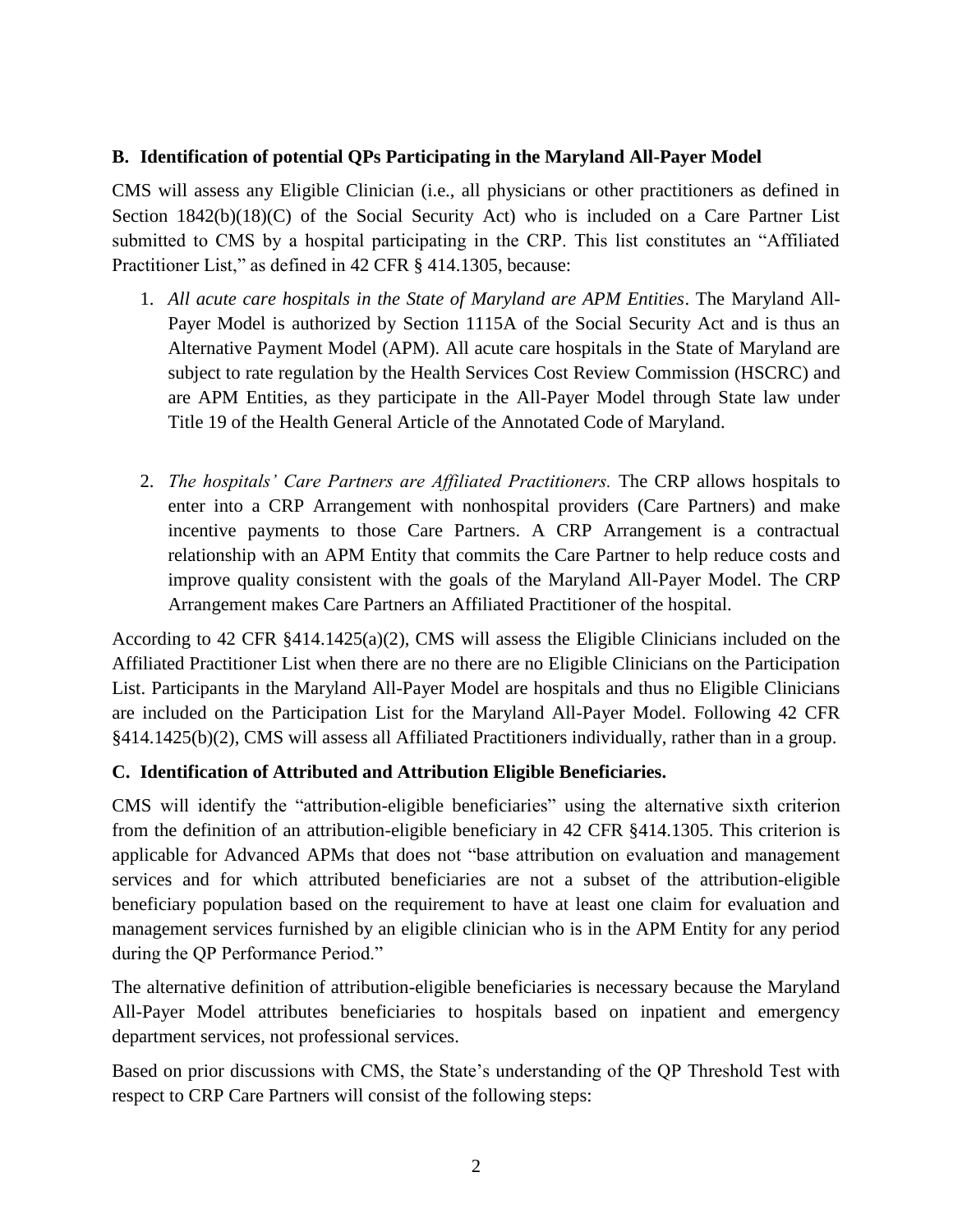### **a. Identify attribution-eligible beneficiaries.**

Under the All-Payer Model, the APM Entity does not include any Eligible Clinicians. Instead, CMS has agreed that attribution-eligible beneficiaries are those beneficiaries who have received any Part B professional services (claim type codes 40, 71, and 72) from the Eligible Clinician on the Affiliated Practitioner List. Since CMS will assess Affiliated Practitioners individually, and not in a group, the attribution-eligible beneficiaries will be determined individually for each Eligible Clinician on the Affiliated Practitioner List.

## **b. Identify beneficiaries attributed to CRP Hospitals.**

Attributed beneficiaries are those beneficiaries assigned to an APM Entity under the terms of the APM. Under the Maryland All-Payer Model, CMS attributes beneficiaries to hospitals using a "touch" methodology to demonstrate a treatment relationship and determine payments for hospital services under model. In addition, the State attributes beneficiaries to hospitals to monitor and adjust each hospital's Medicare payments under the All-Payer Model Agreement using the CMS-approved Medicare Performance Adjustment (MPA). The union of these two groups of beneficiaries represents those attributed to a CRP hospital:

- 1. *MPA-attributed beneficiaries*. The State will compile a list of beneficiaries that were attributed to each hospital using a State-designed, CMS-approved MPA attribution algorithm, as described in Amendment 2 of the Maryland All-Payer Model; and
- 2. *Touch-attributed beneficiaries.* CMS will compile the list of beneficiaries that have received a service from the hospital (Part A or Part B, inpatient or outpatient).

CMS has agreed that the State will provide the list of MPA-attributed beneficiaries.<sup>1</sup> CMS will produce the final list of attribution-eligible beneficiaries by combining the lists of MPAattributed beneficiaries and touch-attributed beneficiaries.

### **D. QP Threshold Test**

 $\overline{a}$ 

CMS will determine whether an Eligible Clinician is a QP by calculating a Payment Threshold Score and the Patient Threshold Score. If either score exceeds the threshold, that Eligible Clinician will be considered a QP. An Eligible Clinician will not be required to meet both thresholds to be considered a QP.

### **a. Calculate Payment Threshold Scores.**

CMS will calculate the numerator of the Payment Threshold Score as the aggregate of all payments for Medicare Part B covered professional services furnished by Affiliated Practitioner in the Advanced APM Entity to attributed beneficiaries during the QP determination period.

 $1$  On August 30, 2018, the State provided to CMMI the list of MPA-attributed beneficiaries to each hospital, in a table named MPA\_BENE\_MASTER\_QPP placed it in the CCW environment at U: $|DUA_027496\angle\$ Shared $\langle QPP\rangle$ . This represents all de-identified bene ids attributed to a given hospital facility for 2018 performance year. Enrollment through July of 2018 used was the latest available.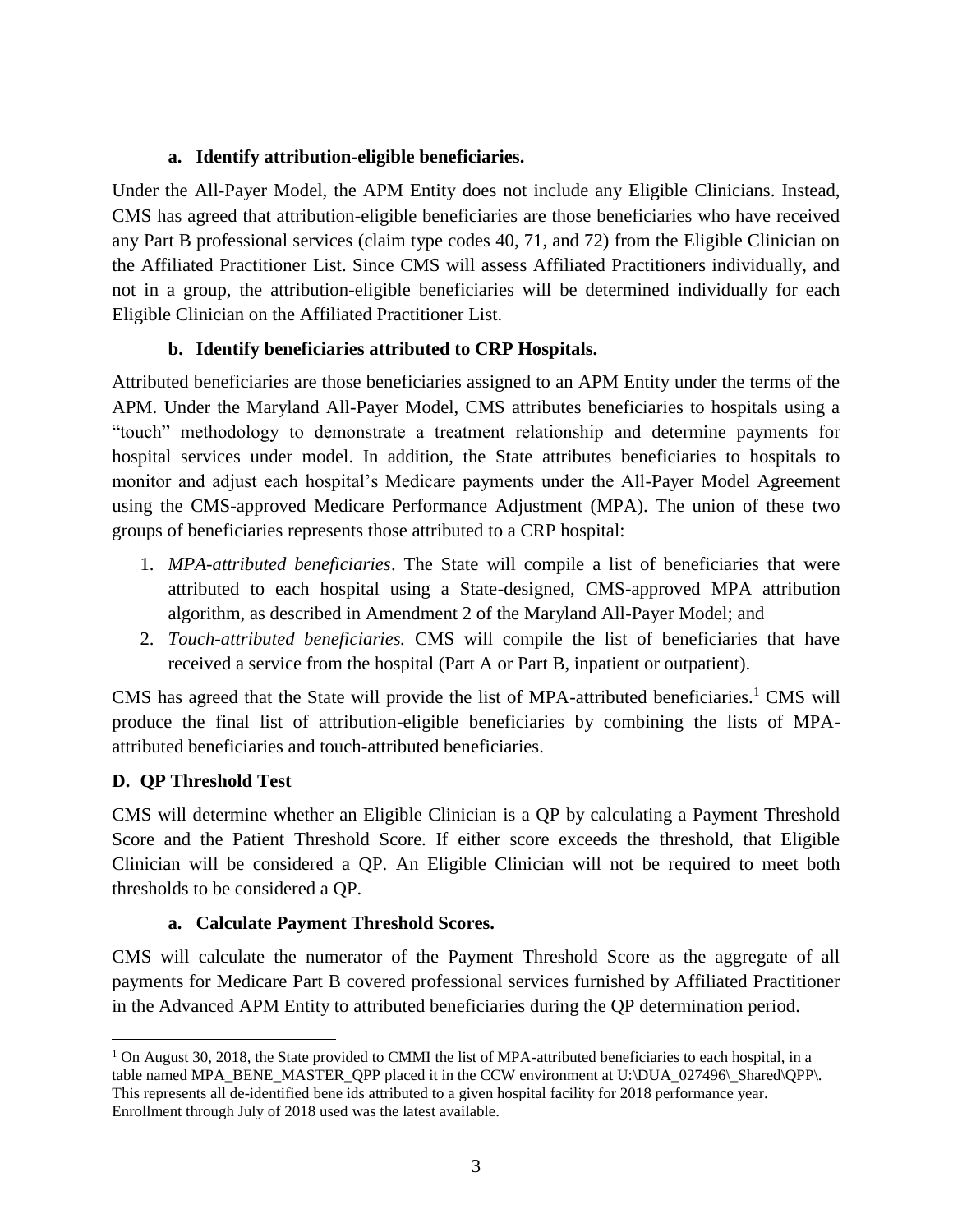CMS will calculate the denominator for the Payment Threshold Score as the aggregate of all Medicare Part B claims for covered professional services furnished by the Affiliated Practitioner to attribution-eligible beneficiaries during the QP determination period.

Thus the Payment Threshold Score is equal to the following:

\$ for claim types 40,71, and 72 recieved by the Eligible Clinician for MPA & Touch attributed beneficaries All \$ for claim types 40, 71, and 72 recieved by the Eligible Clinician

As the Affiliated Practitioner List identifies patients by their NPI, CMS will evaluate the Threshold Score as identified by the NPI only and will not use a TIN/NPI combination. CMS will exclude any payment adjustments for MIPS, PQRS, and other payments in calculating the Threshold Score. CMS will not include any shared savings or financial risk payment in the calculation of the Threshold Score. Supplemental payments that are not included in the Physician Fee Schedule and are made at the NPI level will be included.

# **b. Calculate Patient Threshold Scores.**

The numerator for the Patient Threshold Score will be the number of unique beneficiaries who were attributed to the hospital by either the MPA-attribution or the touch-attribution *and* whom the Affiliated Practitioner received payment for Part B covered professional service.

The denominator of the Patient Threshold Score will be the number of unique attribution-eligible beneficiaries for whom the Affiliated Practitioner received payment for Part B covered professional service.

Thus the Patient Threshold Score is equal to the following:

```
# of MPA & Touch attributed beneficaires given a type 40, 71, or 72 service by the Eligible Clinician
# of all beneficaries given a type 40,71, or 72 service by the Eligible Clinician
```
# **E. Timing of the QP Determination**

CMS will assess the Eligible Clinicians that were included on the Affiliated Practitioner List on August 31. All claims with a date of service between July 1, 2018 and August 31, 2018 will be included in the threshold test.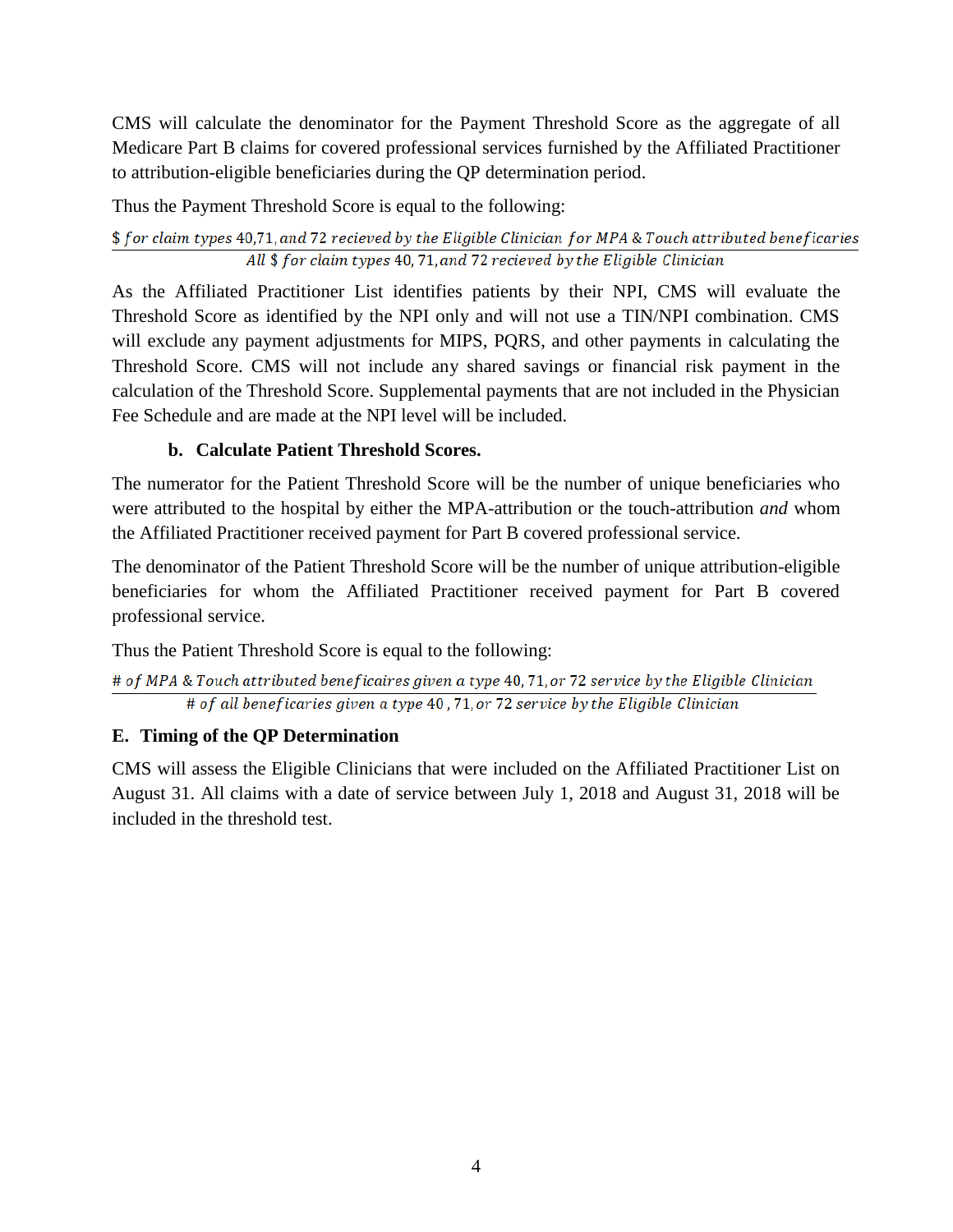

#### CENTER FOR MEDICARE AND MEDICAID INNOVATION

TO: Chris Peterson, Principal Deputy Director HSCRC

DATE: November 2, 2018

#### RE: Response to QP Threshold Test for CRP Care Partners

This memorandum is in response to a memorandum from HSCRC to CMS dated October 24, 2018 entitled 'Maryland's Understanding of QP Threshold Test for CRP Care Partners.' HSCRC raised five points for clarification. CMMI's responses to each of those five points are provided below.

- **A. Overview of QP Determination.** CMS agrees with HSCRC's understanding that to be to be considered a QP in 2018, a Care Partner that is an Eligible Clinician must receive 25 percent of their Part B professional payments for services provided to a beneficiary attributed to the hospital with which they have a Care Partner Arrangement, or 20 percent of their beneficiaries must have been attributed to the hospital with which they have a Care Partner Arrangement.
- **B. Identification of potential QPs Participating in the Maryland All-Payer Model**. CMS agrees with HSCRC's understand that Participants in the Maryland All-Payer Model are all acute care hospitals in Maryland and thus no Eligible Clinicians are included on the Participation List for the Maryland All-Payer Model. Following 42 CFR §414.1425(b)(2), which specifies that CMS will assess the Eligible Clinicians included on the Affiliated Practitioner List when there are no there are no Eligible Clinicians on the Participation List, CMS will assess Care Partners who are Affiliated Practitioners individually, rather than as a group.
- **C. Identification of Attributed and Attribution Eligible Beneficiaries.** CMS agrees with HSCRC's understanding of the definitions of Attributed and Attribution Eligible beneficiaries. Attribution Eligible beneficiaries are those beneficiaries who have received any Part B professional services (claim type codes 40, 71, and 72) from the Eligible Clinician on the Affiliated Practitioner List. Attributed beneficiaries are those beneficiaries attributed to Maryland hospitals, which are the APM Entities, and are the union of "MPA-attributed beneficiaries" and "touch-attributed beneficiaries" as those terms are defined in HSCRC's memo.
- **D. QP Threshold Test.** CMS agrees with HSCRC's understanding that CMS will determine whether an Eligible Clinician is a QP by calculating a Payment Threshold Score and a Patient Threshold Score. An Eligible Clinician must only meet one threshold to be considered a QP. As the Affiliated Practitioner List identifies patients by their NPI, CMS will evaluated the Threshold Score as identified by the NPI only and will not use a TIN/NPI combination. The calculation of the Threshold Scores will occur as laid out in the HSCRC's memo.
- **E. Timing of the QP Determination.** CMS agrees with HSCRC's understanding that CMS will assess the Eligible Clinicians included on the Affiliated Practitioner List on August 31 and that all claims with a date of service between July 1, 2018 and August 31, 2018 will be included in the threshold test.